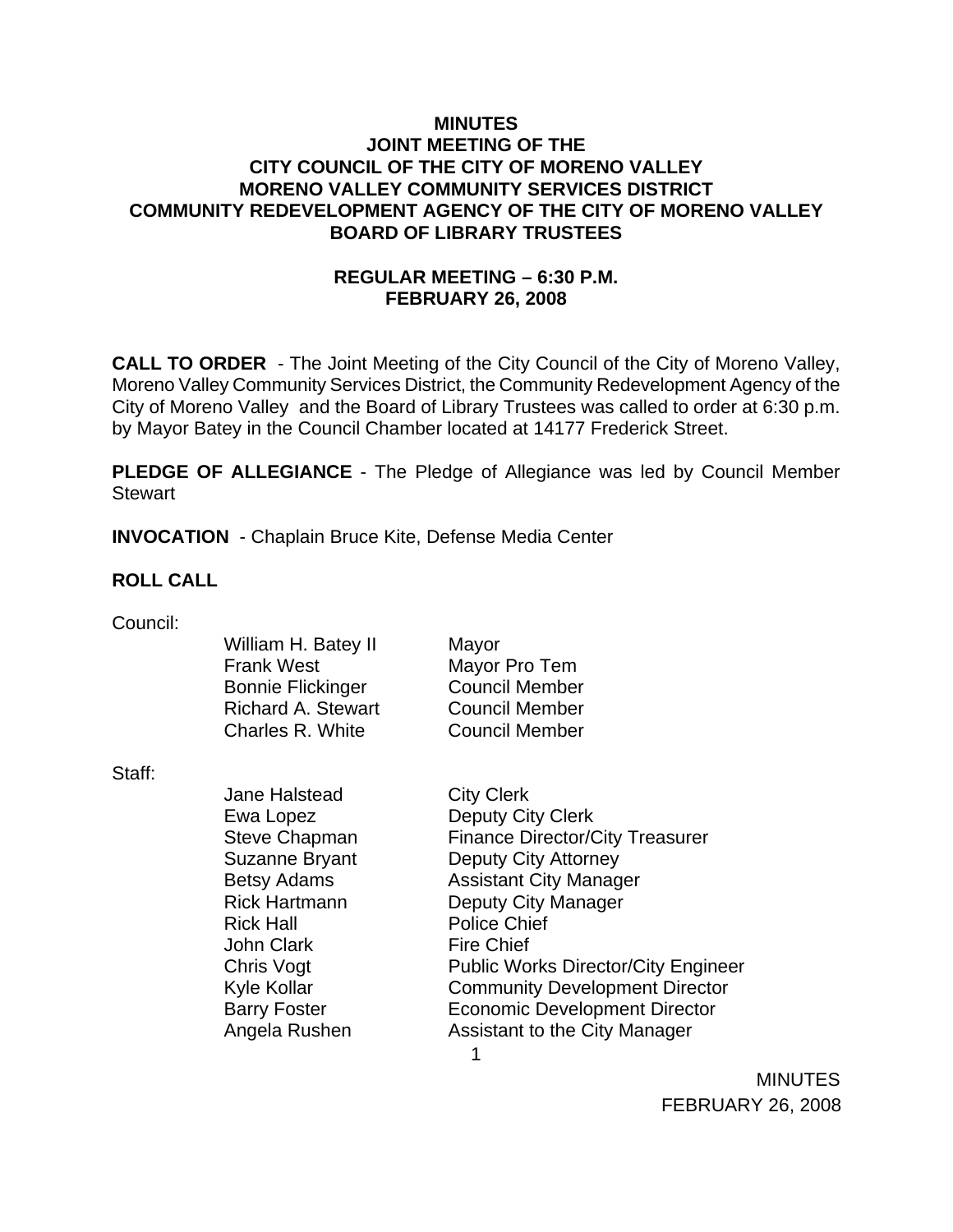Rebecca Guillan Principal Librarian Dean Ristow Parks Supervisor

Steve Elam Administrative Services Director Denese Wilson-Beilke Human Resources Director

### **JOINT CONSENT CALENDARS (SECTIONS A-D) OF THE CITY COUNCIL OF THE CITY OF MORENO VALLEY, MORENO VALLEY COMMUNITY SERVICES DISTRICT, COMMUNITY REDEVELOPMENT AGENCY OF THE CITY OF MORENO VALLEY AND THE BOARD OF LIBRARY TRUSTEES**

Mayor Batey opened the agenda items for the Consent Calendars for public comments; there being none, public comments were closed.

## **A. CONSENT CALENDAR** - **CITY COUNCIL**

- A1. ORDINANCES FIRST READING BY TITLE ONLY Waived reading of all Ordinance Introductions and read by title only.
- A2. 2008 LEGISLATIVE UPDATE (Report of: Assistant to the City Manager)

**Recommendation:** Receive and file the informational report.

A3. AUTHORIZATION TO AWARD THE CONSTRUCTION CONTRACT FOR CITYWIDE SCHOOL WALKWAY INFILL IMPROVEMENTS - PROJECT NO. 07-01087625 (Report of: Public Works Department)

- 1. Award the construction contract for the Citywide School Walkway Infill Improvements to J-RD MMAC, Inc., 14221 Whispering Sands, Victorville, CA 92392, the lowest responsible bidder;
- 2. Authorize the City Manager to execute a contract with J-RD MMAC, Inc.;
- 3. Authorize the issuance of a Purchase Order to J-RD MMAC, Inc. in the amount of \$114,020.82 (\$95,017.35 total bid amount plus 20% contingency) when the contract has been signed by all parties; and
- 4. Authorize the Public Works Director/City Engineer to execute any subsequent change orders to the contract with J-RD MMAC, Inc., up to but not to exceed the Purchase Order contingency of \$19,003.47.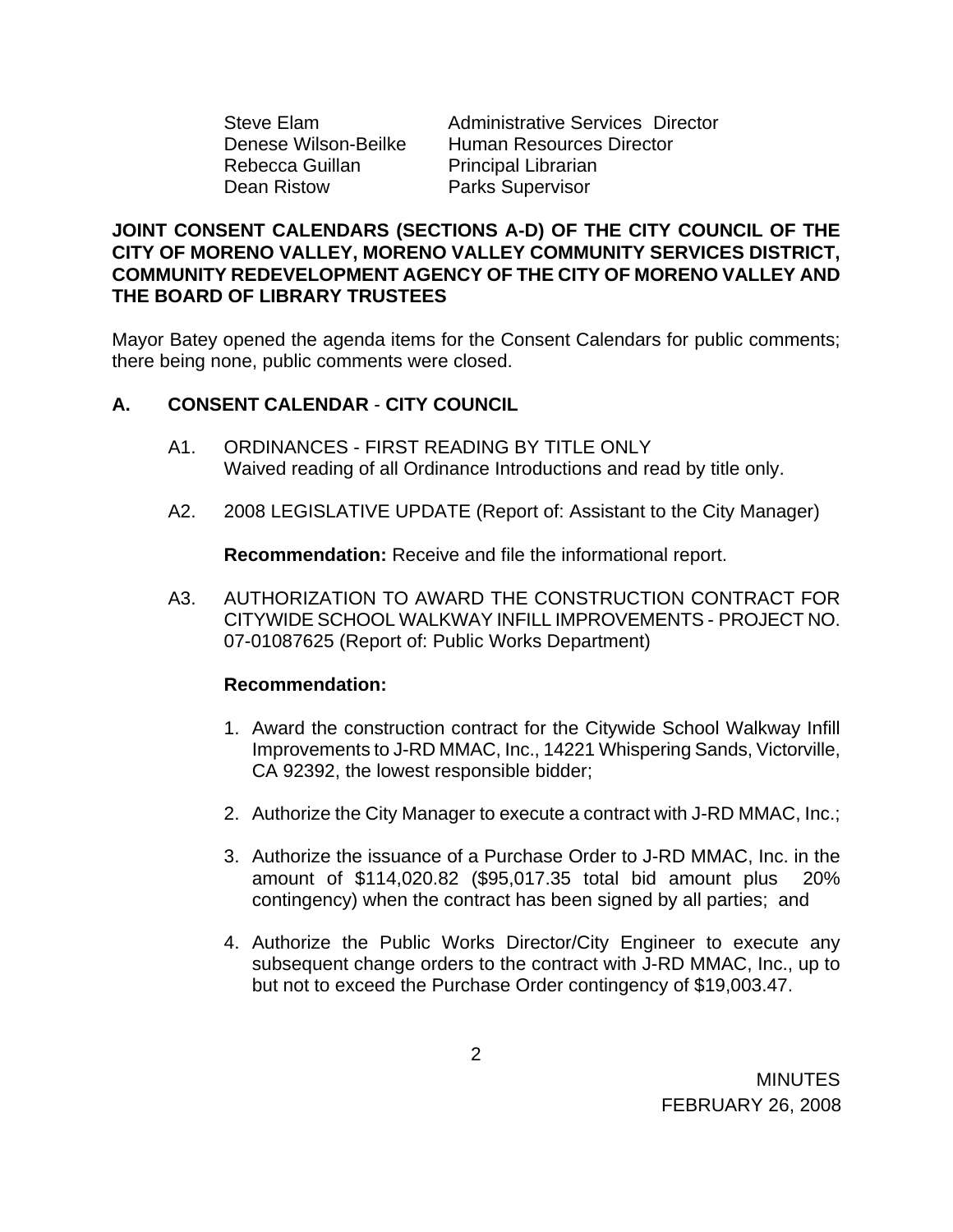A4. AUTHORIZATION TO AWARD THE CONSTRUCTION CONTRACT FOR SUNNYMEAD BOULEVARD REVITALIZATION PROJECT FROM FREDERICK STREET TO PERRIS BOULEVARD - PROJECT NO. 04- 89280221-1 (Report of: Public Works Department)

### **Recommendation:**

- 1. Grant GMC Engineering, Inc.'s request for relief of a bid proposal due to a mistake made in filling out the bid;
- 2. Award the construction contract for the Sunnymead Boulevard Revitalization from Frederick Street to Perris Boulevard to Environmental Construction, Inc., 21550 Oxnard Street, Suite 1050, Woodland Hills, CA 91367, the lowest responsible bidder;
- 3. Authorize the City Manager to execute a contract with Environmental Construction, Inc.;
- 4. Authorize the issuance of a Purchase Order to Environmental Construction, Inc. in the amount of \$5,286,234.80 (\$4,805,668.00 bid amount plus 10% contingency) when the contract has been signed by all parties; and
- 5. Authorize the Public Works Director/City Engineer to execute any subsequent change orders to the contract with Environmental Construction, Inc, up to but not to exceed the Purchase Order contingency authorization of \$480,566.80, subject to approval of the City Attorney.
- A5. AUTHORIZATION TO AWARD THE CONSTRUCTION CONTRACT AND AUTHORIZATION OF APPROPRIATION OF ADDITIONAL FUNDS FOR THE STREET IMPROVEMENT PROGRAM FOR CONSTRUCTION OF BENCLIFF AVENUE, TACOMA DRIVE, KIMBERLY AVENUE, MALTBY AVENUE AND CAMPBELL AVENUE - PROJECT NO. 02-12185520 (Report of: Public Works Department)

## **Recommendation:**

1. Award the construction contract for the Street Improvement Program for construction of Bencliff Avenue, Tacoma Drive, Kimberly Avenue, Maltby Avenue and Campbell Avenue to Grand Pacific Contractors, Inc., 680 North Cota Street, Corona, CA 92880, the lowest responsible bidder;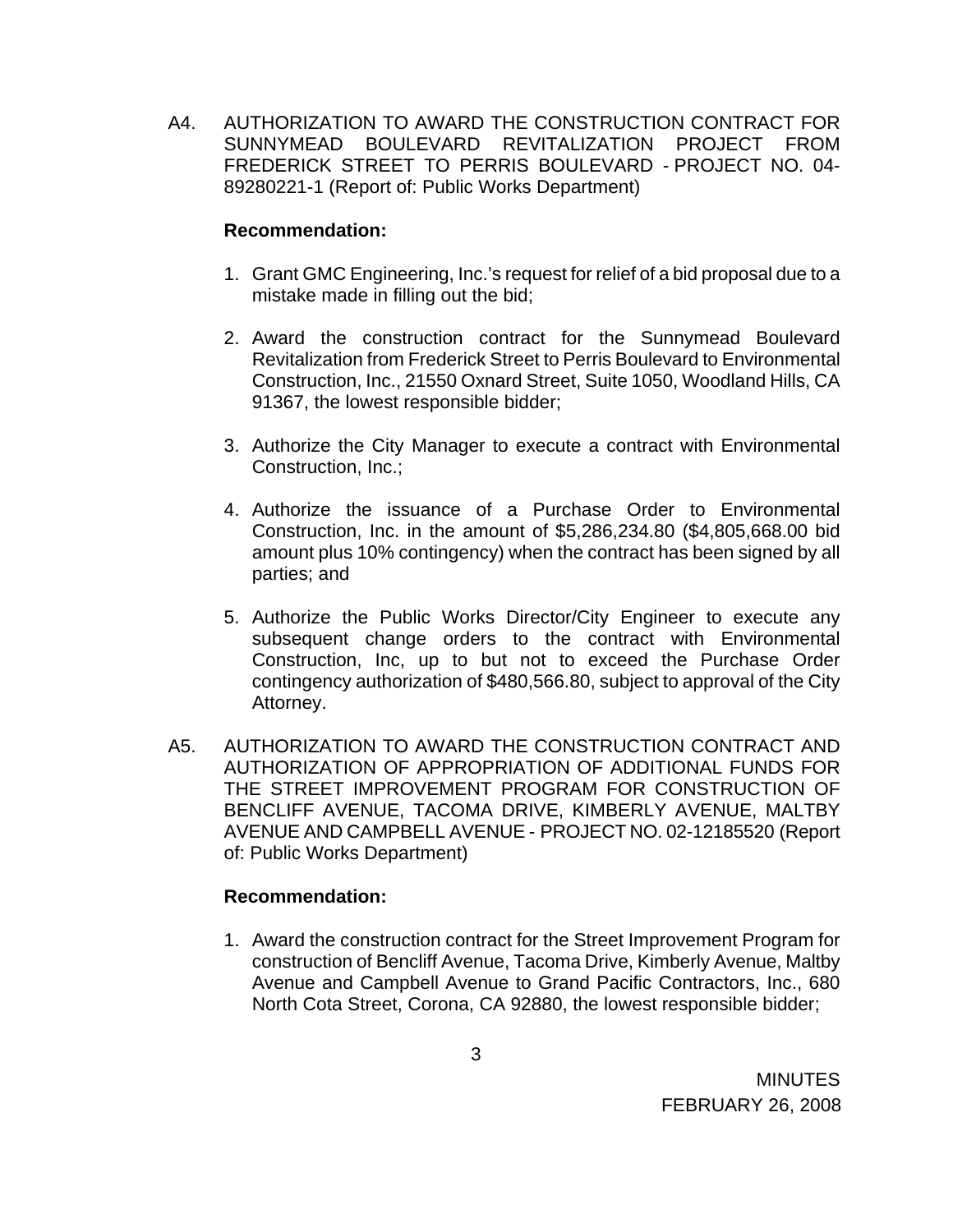- 2. Authorize the City Manager to execute a contract agreement with Grand Pacific Contractors, Inc.;
- 3. Authorize the appropriation of \$247,000.00 from unencumbered Prop 42 Traffic Congestion Relief Fund (TCRF) monies (Fund 225) fund balance to the Street Improvement Program for construction of Bencliff Avenue, Tacoma Drive, Kimberly Avenue, Maltby Avenue and Campbell Avenue;
- 4. Authorize the issuance of a Purchase Order for Grand Pacific Contractors, Inc., in the amount of \$472,000.00 (the bid amount plus 10% contingency) for the Street Improvement Program for construction of Bencliff Avenue, Tacoma Drive, Kimberly Avenue, Maltby Avenue and Campbell Avenue (Account Nos. 125.85523 and 225.68726); and
- 5. Authorize the Public Works Director/City Engineer to execute any subsequent related minor change orders to the contract with Grand Pacific Contractors, Inc., up to, but not exceeding, the contingency amount of \$43,012.00, subject to the approval of the City Attorney.
- A6. AUTHORIZATION TO AWARD THE CONSTRUCTION CONTRACT FOR TAIL PIPE EXHAUST ADDITION AT FIVE FIRE STATIONS PROJECT NO. 07-43465826 (Report of: Public Works Department)

- 1. Award the construction contract for the Tail Pipe Exhaust Addition at Five Fire Stations to Air Cleaning Systems, 1966 W. Holt Avenue, Pomona, CA 91768, the lowest responsible bidder;
- 2. Authorize the City Manager to execute a contract with Air Cleaning Systems;
- 3. Authorize the issuance of a Purchase Order to Air Cleaning Systems in the amount of \$251,637.10 (\$228,761.00 base bid amount plus 10% contingency) when the contract has been signed by all parties (Account No. 434.65826); and
- 4. Authorize the Public Works Director/City Engineer to execute any subsequent change orders to the contract with Air Cleaning Systems, up to but not exceed the Purchase Order contingency of \$22,876.10.
- A7. APPROVE AND EXECUTE THE AGREEMENT FOR CONVEYANCE OF PROPERTY FOR THE PARTIAL ACQUISITION OF APN 475-280-025 FOR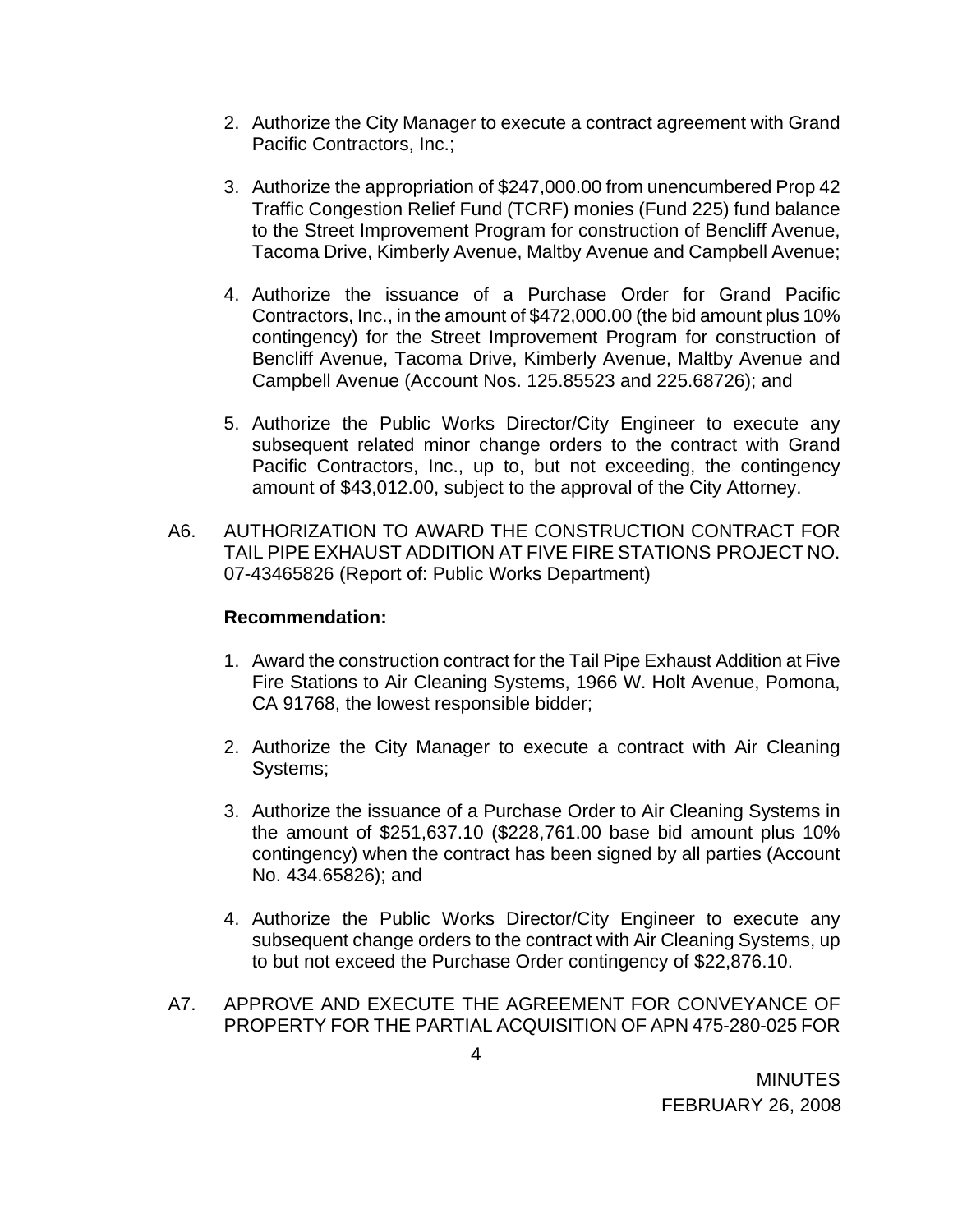THE IRONWOOD SIDEWALK AND STREET IMPROVEMENT PROJECT FROM HEACOCK STREET TO PERRIS BOULEVARD AND AUTHORIZE THE FINANCE DIRECTOR TO WIRE TRANSFER FUNDS INTO ESCROW (Report of: Public Works Department)

### **Recommendation:**

- 1. Approve and execute the Agreement for Conveyance of Property for the partial acquisition of APN 475-280-025; and
- 2. Authorize the Finance Director to wire transfer funds into escrow in the amount of \$18,700 for the acquisition and an additional amount of \$4,000 for escrow fees for the partial acquisition of APN 475-280-025.
- A8. APPROVE AND EXECUTE THE AGREEMENT FOR CONVEYANCE OF PROPERTY FOR THE PARTIAL ACQUISITION OF APN 475-280-077 FOR THE IRONWOOD SIDEWALK AND STREET IMPROVEMENT PROJECT FROM HEACOCK STREET TO PERRIS BOULEVARD AND AUTHORIZE THE FINANCE DIRECTOR TO WIRE TRANSFER FUNDS INTO ESCROW (Report of: Public Works Department)

### **Recommendation:**

- 1. Approve and execute the Agreement for Conveyance of Property for the partial acquisition of APN 475-280-077; and
- 2. Authorize the Finance Director to wire transfer funds into escrow in the amount of \$18,900 for the acquisition and an additional amount of \$4,000 for escrow fees for the partial acquisition of APN 475-280-077.
- A9. APPROVE AND EXECUTE THE AGREEMENT FOR CONVEYANCE OF PROPERTY FOR THE PARTIAL ACQUISITION OF APN 475-280-024 FOR THE IRONWOOD SIDEWALK AND STREET IMPROVEMENT PROJECT FROM HEACOCK STREET TO PERRIS BOULEVARD AND AUTHORIZE THE FINANCE DIRECTOR TO WIRE TRANSFER FUNDS INTO ESCROW (Report of: Public Works Department)

- 1. Approve and execute the Agreement for Conveyance of Property for the partial acquisition of APN 475-280-024; and
- 2. Authorize the Finance Director to wire transfer funds into escrow in the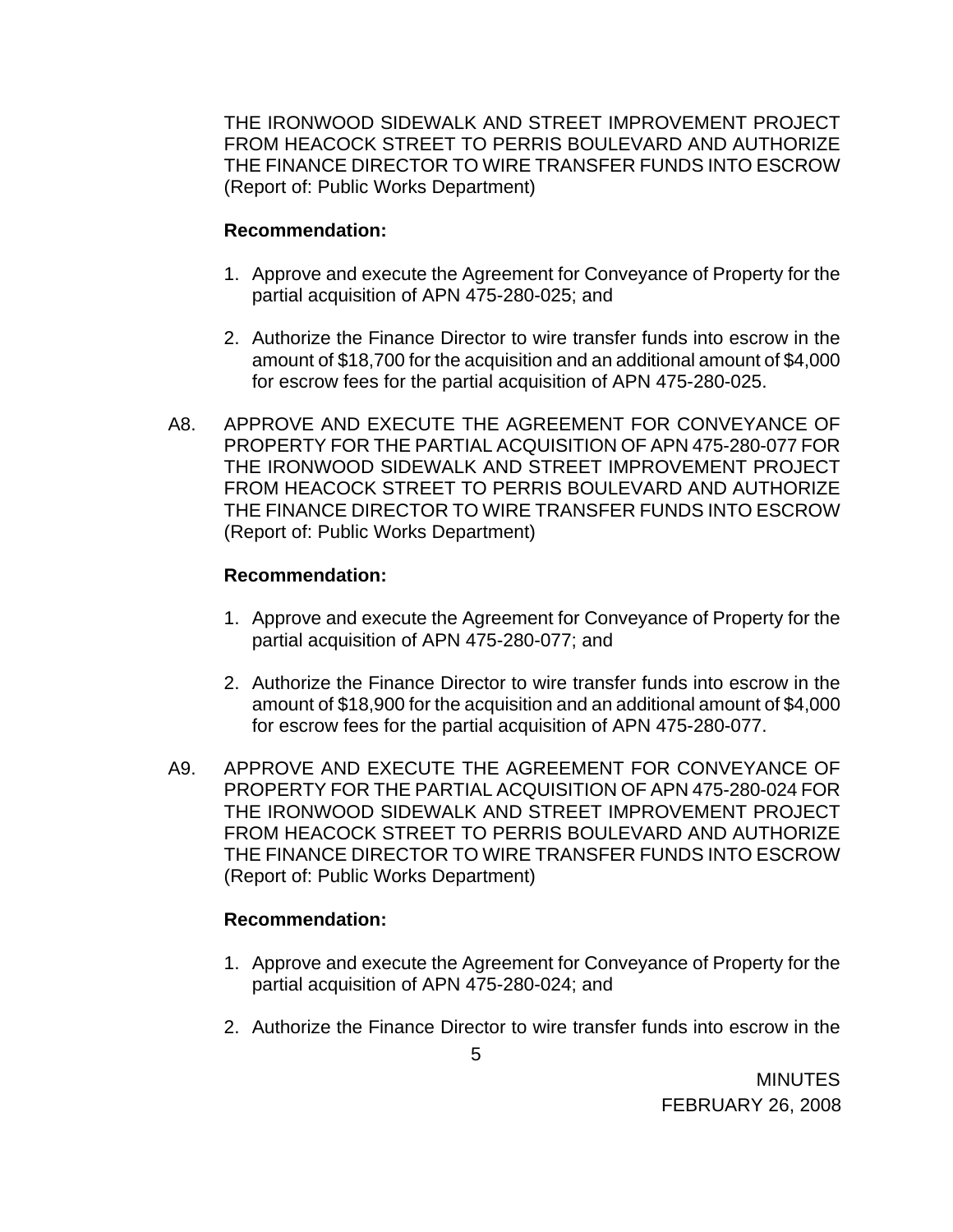amount of \$11,900 for the acquisition and an additional amount of \$4,000 for escrow fees for the partial acquisition of APN 475-280-024.

A10. APPROVE AND EXECUTE THE AGREEMENT FOR CONVEYANCE OF PROPERTY FOR THE PARTIAL ACQUISITION OF APN 475-280-011 FOR THE IRONWOOD SIDEWALK AND STREET IMPROVEMENT PROJECT FROM HEACOCK STREET TO PERRIS BOULEVARD AND AUTHORIZE THE FINANCE DIRECTOR TO WIRE TRANSFER FUNDS INTO ESCROW (Report of: Public Works Department)

#### **Recommendation:**

- 1. Approve and execute the Agreement for Conveyance of Property for the partial acquisition of APN 475-280-011; and
- 2. Authorize the Finance Director to wire transfer funds into escrow in the amount of \$18,900 for the acquisition and an additional amount of \$4,000 for escrow fees for the partial acquisition of APN 475-280-011.
- A11. SECOND AMENDMENT TO AGREEMENT FOR PROFESSIONAL CONSULTANT SERVICES WITH JP GROUP CIVIL, INC. (Report of: Public Works Department)

#### **Recommendation:**

- 1. Approve the "Second Amendment to Agreement for Professional Consultant Services" with JP Group Civil, Inc., 40570 Calle Fiesta, Temecula, CA 92591 to provide Professional Consultant Services on various budgeted projects of the Capital Projects Division;
- 2. Authorize the City Manager to execute said "Second Amendment to Agreement for Professional Consultant Services" with JP Group Civil, Inc.; and
- 3. Authorize an increase in the Purchase Order to JP Group Civil, in the amount of \$130,000.00, when the "Second Amendment to Agreement for Professional Consultant Services" has been signed by all parties.
- A12. INDIAN MIDDLE SCHOOL (MARCH MIDDLE SCHOOL) REDUCE FAITHFUL PERFORMANCE BOND AND ADOPT THE RESOLUTION AUTHORIZING ACCEPTANCE OF THE PUBLIC IMPROVEMENTS AS COMPLETE AND ACCEPTING THE PORTIONS OF INDIAN STREET AND SANTIAGO DRIVE ASSOCIATED WITH THE PROJECT INTO THE CITY'S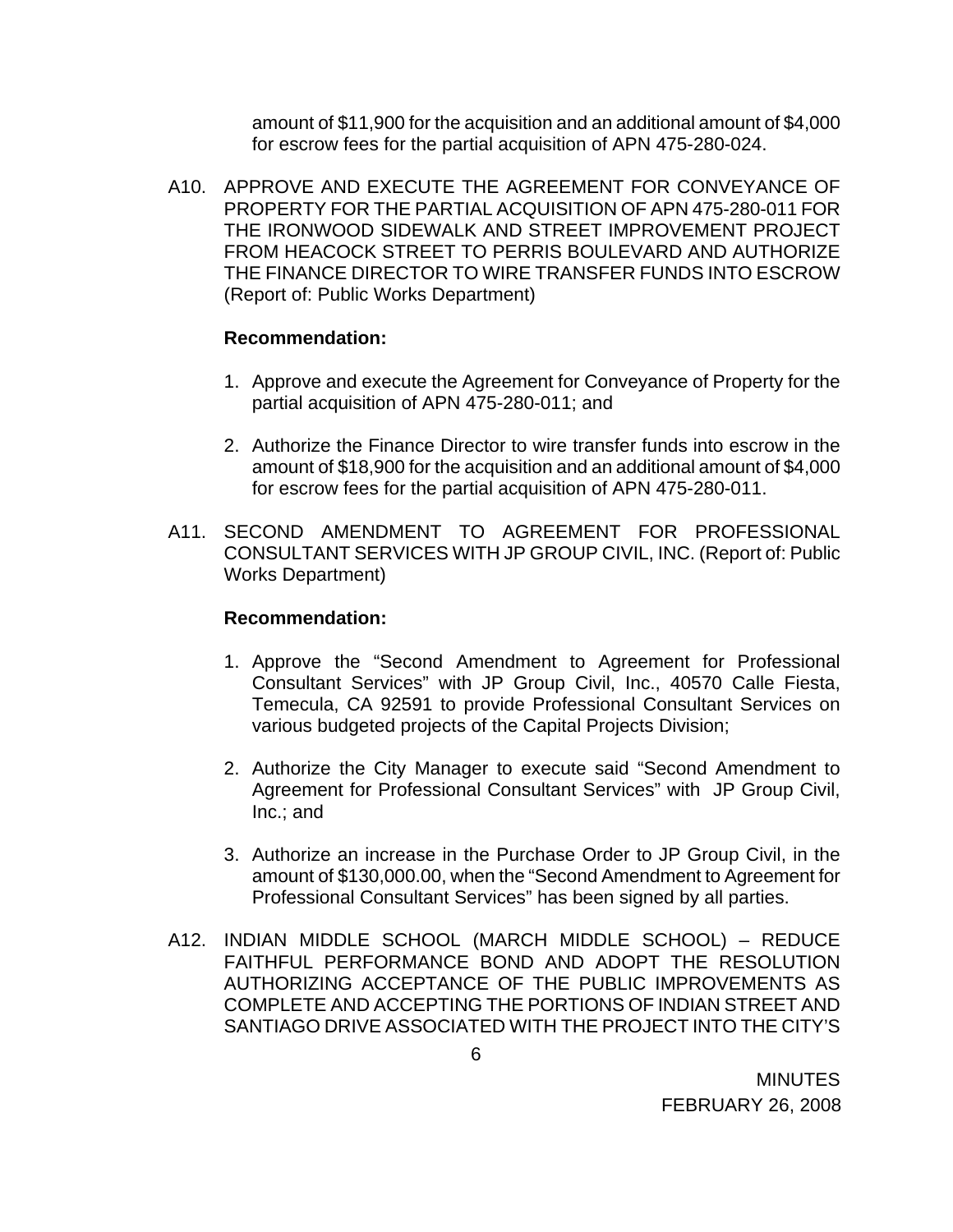MAINTAINED STREET SYSTEM, DEVELOPER – ASR CONSTRUCTORS, INC., RIVERSIDE, CA 92509 (Report of: Public Works Department)

### **Recommendation:**

1. Adopt Resolution No. 2008-17 authorizing the acceptance of the public improvements for Indian Middle School (March Middle School) as complete and accepting the portions of Indian Street and Santiago Drive associated with the project into the City's maintained street system; and

### Resolution No. 2008-17

A Resolution of the City Council of the City of Moreno Valley, California, Authorizing the Acceptance of the Public Improvements as Complete within Indian Middle School (March Middle School) and Accepting the Portions of Indian Street and Santiago Drive Associated with the Project into the City's Maintained Street System

- 2. Authorize the City Engineer to execute the 90% reduction to the Faithful Performance Bond, exonerate the Material and Labor Bond in 90 days if there are no stop notices or liens on file with the City Clerk, and exonerate the final 10% of the Faithful Performance Bond in one year when all clearances are received.
- A13. TRACT MAP 32146 REDUCE FAITHFUL PERFORMANCE BOND AND ADOPT THE RESOLUTION AUTHORIZING ACCEPTANCE OF THE PUBLIC IMPROVEMENTS AS COMPLETE AND ACCEPTING THE PORTION OF LASSELLE STREET ASSOCIATED WITH THE PROJECT INTO THE CITY'S MAINTAINED STREET SYSTEM, DEVELOPER – K. HOVNANIAN FORECAST HOMES, INC., ONTARIO, CA 91761 (Report of: Public Works Department)

### **Recommendation:**

1. Adopt Resolution No. 2008-18 authorizing the acceptance of the public improvements for Tract Map 32146 as complete and accepting the portion of Lasselle Street associated with the project into the City's maintained street system; and

Resolution No. 2008-18

A Resolution of the City Council of the City of Moreno Valley, California, Authorizing the Acceptance of the Public Improvements as Complete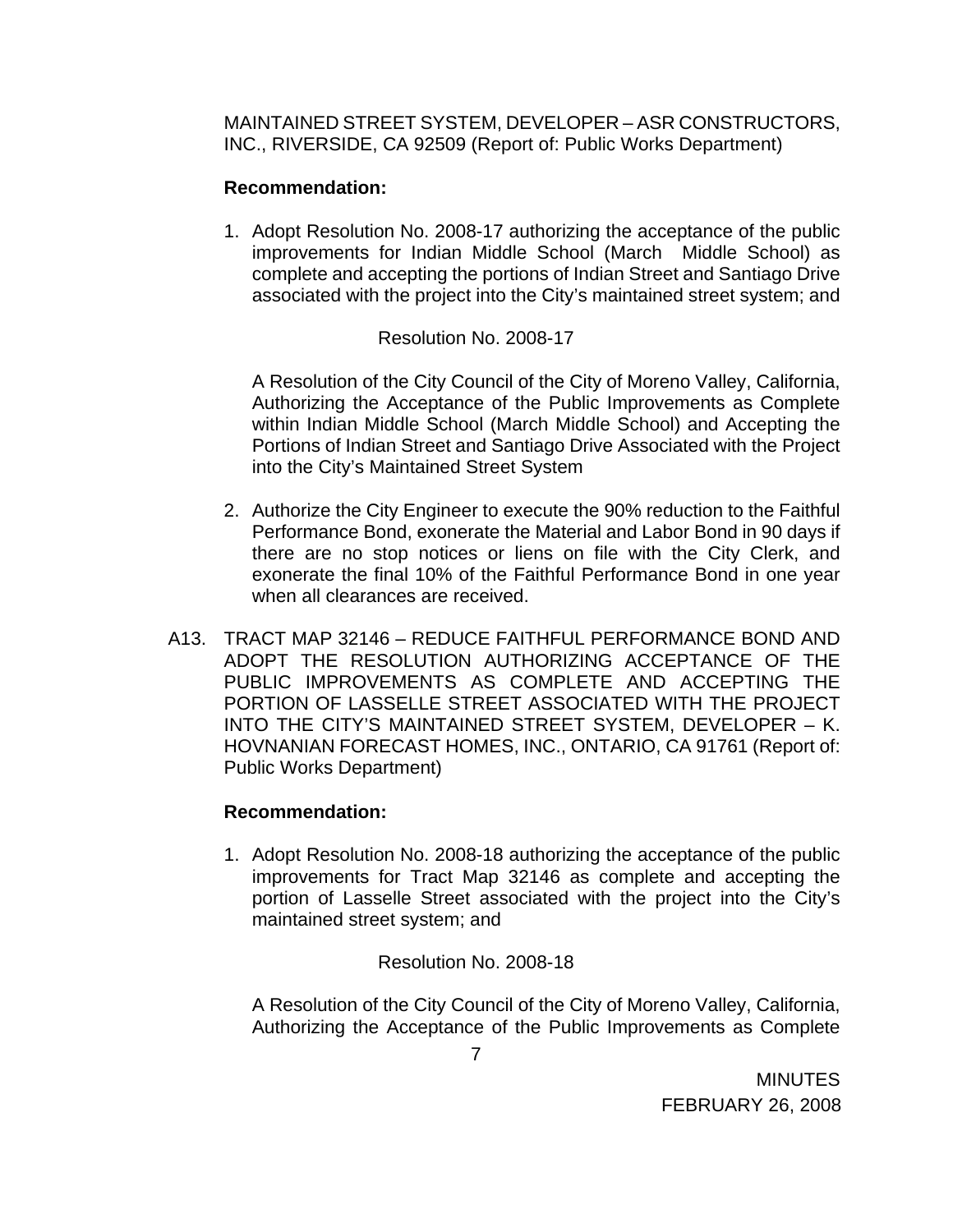within Tract Map 32146, and Accepting the Portion of Lasselle Street Associated with the Project into the City's Maintained Street System

- 2. Authorize the City Engineer to execute the 90% reduction to the Faithful Performance Bond, exonerate the Material and Labor Bond in 90 days if there are no stop notices or liens on file with the City Clerk, and exonerate the final 10% of the Faithful Performance Bond in one year when all clearances are received.
- A14. TRACT MAP 30321 REDUCE FAITHFUL PERFORMANCE BOND AND ADOPT THE RESOLUTION AUTHORIZING ACCEPTANCE OF THE PUBLIC IMPROVEMENTS AS COMPLETE AND ACCEPTING UNBRIDLED CIRCLE, CHARISMATIC COURT, SPECTACULAR BID ROAD, RIVA RIDGE DRIVE, CITATION CIRCLE, EQUESTRIAN WAY, CAVALCADE DRIVE, KENTUCKY DERBY DRIVE, FUNNY CIDE COURT, AND THE PORTION OF CREMELLO WAY ASSOCIATED WITH THE PROJECT INTO THE CITY'S MAINTAINED STREET SYSTEM, DEVELOPER – RYLAND HOMES OF CALIFORNIA, INC., CORONA, CA 92879 (Report of: Public Works Department)

### **Recommendation:**

1. Adopt Resolution No. 2008-19 authorizing the acceptance of the public improvements for Tract Map 30321 as complete and accepting Unbridled Circle, Charismatic Court, Spectacular Bid Road, Riva Ridge Drive, Citation Circle, Equestrian Way, Cavalcade Drive, Kentucky Derby Drive, Funny Cide Court, and the portion of Cremello Way associated with the project into the City's maintained street system; and

### Resolution No. 2008-19

 A Resolution of the City Council of the City of Moreno Valley, California, Authorizing the Acceptance of the Public Improvements as Complete within Tract Map 30321, and Accepting Unbridled Circle, Charismatic Court, Spectacular Bid Road, Riva Ridge Drive, Citation Circle, Equestrian Way, Calvalcade Drive, Kentucky Derby Drive, Funny Cide Court, and the Portion of Cremello Way Associated with the Project into the City's Maintained Street System

2. Authorize the City Engineer to execute the 90% reduction to the Faithful Performance Bond, exonerate the Material and Labor Bond in 90 days if there are no stop notices or liens on file with the City Clerk, and exonerate the final 10% of the Faithful Performance Bond in one year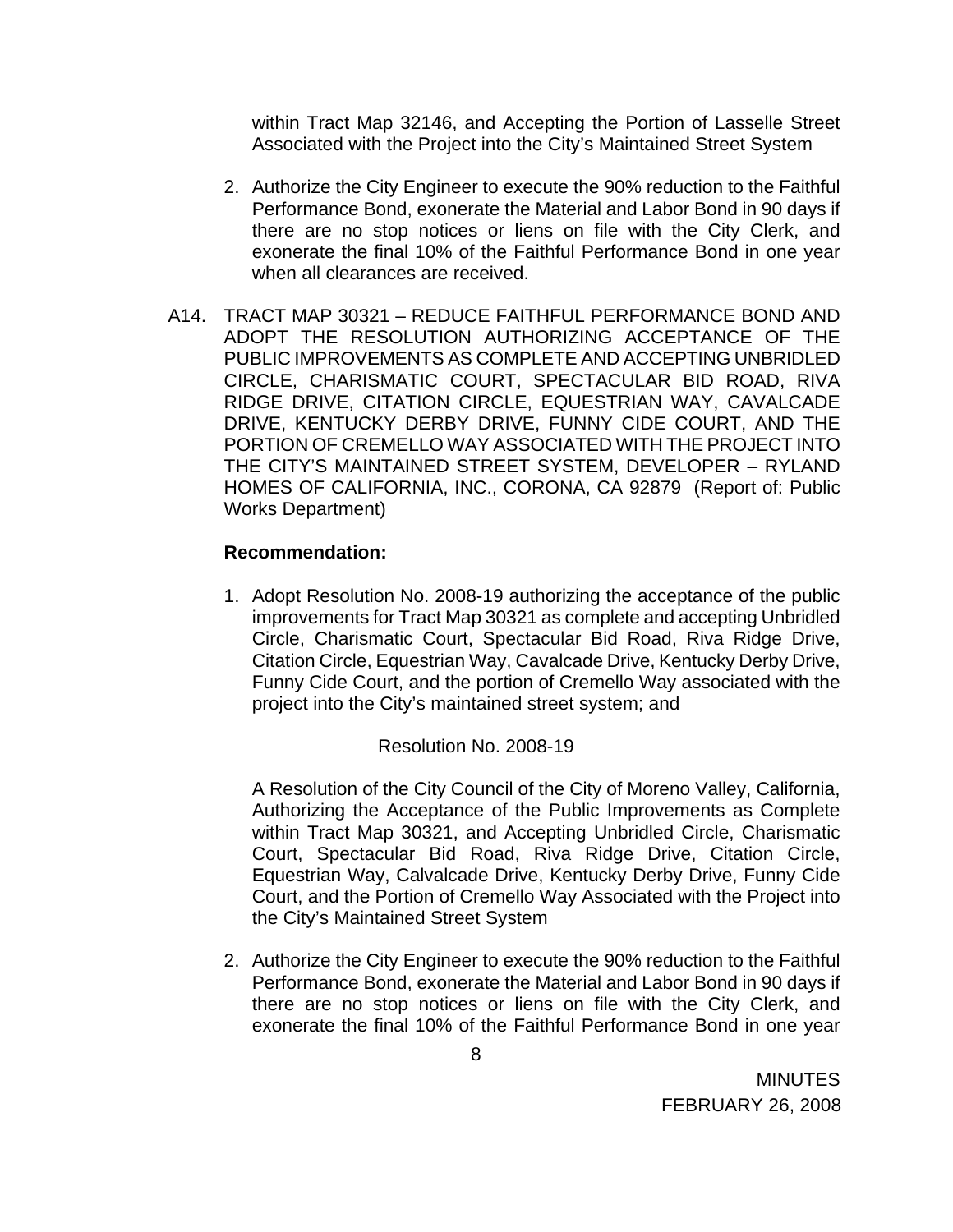when all clearances are received.

A15. TRACT MAP 31591 – REDUCE FAITHFUL PERFORMANCE BOND AND ADOPT THE RESOLUTION AUTHORIZING ACCEPTANCE OF THE PUBLIC IMPROVEMENTS AS COMPLETE AND ACCEPTING GOLDEN LANTERN DRIVE, ALDERTREE COURT, SAND PALM COURT, AND THE PORTIONS OF MORRISON STREET, AND EUCALYPTUS AVENUE ASSOCIATED WITH THE PROJECT INTO THE CITY'S MAINTAINED STREET SYSTEM, DEVELOPER – MVGH 2004, LLC, IRVINE, CA 92614 (Report of: Public Works Department)

#### **Recommendation:**

1. Adopt Resolution No. 2008-20 authorizing the acceptance of the public improvements for Tract Map 31591 as complete and accepting Golden Lantern Drive, Aldertree Court, Sand Palm Court, and the portions of Morrison Street, and Eucalyptus Avenue associated with the project into the City's maintained street system; and

Resolution No. 2008-20

A Resolution of the City Council of the City of Moreno Valley, California, Authorizing the Acceptance of the Public Improvements as Complete within Tract Map 31591 and Accepting Golden Lantern Drive, Aldertree Court, Sand Palm Court, and the Portions of Morrison Street, and Eucalyptus Avenue Associated with the Project into the City's Maintained Street System

- 2. Authorize the City Engineer to execute the 90% reduction to the Faithful Performance Bond, exonerate the Material and Labor Bond in 90 days if there are no stop notices of liens on file with the City Clerk, and exonerate the final 10% of the Faithful Performance Bond in one year when all clearances are received.
- A16. PERRIS VALLEY MASTER DRAINAGE PLAN LATERAL B-3 AND B-3.2 ACCEPT AGREEMENT AND BONDS FOR PUBLIC IMPROVEMENTS. SOUTH ON INDIAN STREET FROM SAN MICHELE ROAD SOUTH TO PERRIS VALLEY STORM DRAIN, WITH WEST LATERALS ON SAN MICHELE ROAD AND NANDINA AVENUE, DEVELOPER – FR/CAL MORENO VALLEY, LLC, A DELAWARE LIMITED LIABILITY COMPANY, LONG BEACH, CA 90802-4217 (Report of: Public Works Department)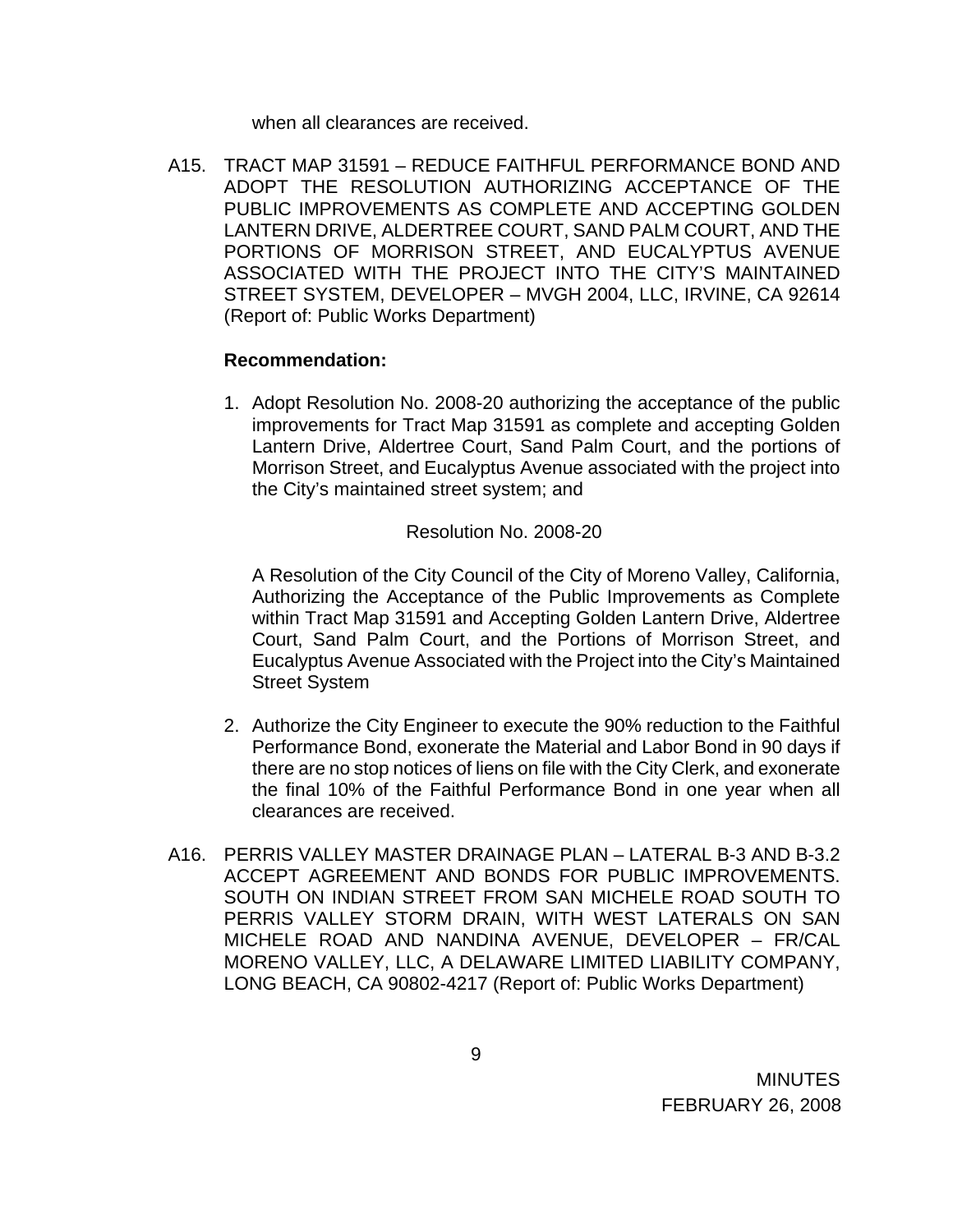### **Recommendation:**

- 1. Accept the Agreement and Bonds for Public Improvements for Perris Valley Master Drainage Plan – Lateral B-3 and B-3.2;
- 2. Authorize the Mayor to execute the Agreement;
- 3. Direct the City Clerk to forward the signed Agreement to the County Recorder's Office for recordation; and
- 4. Authorize the City Engineer to execute any future time extension amendments to the agreement, subject to City Attorney approval, if the required public improvements are not completed within said timeframe.
- A17. APPROVAL OF QUARTERLY INVESTMENT REPORT QUARTER ENDED DECEMBER 31, 2007 (Report of: Finance Department)

**Recommendation:** Approve and accept the quarterly investment report, in compliance with the Investment Policy.

A18. ANNUAL STATEMENT OF INVESTMENT POLICY (Report of: Finance Department)

**Recommendation:** Adopt the Annual Statement of Investment Policy.

A19. ADOPT A MITIGATED NEGATIVE DECLARATION (MND) FOR LASSELLE STREET ROADWAY WIDENING – JOHN F. KENNEDY DRIVE TO ALESSANDRO BOULEVARD. PROJECT NO. 06-50182725 (Report of: Public Works Department)

**Recommendation:** Adopt a Mitigated Negative Declaration (MND) for the widening of Lasselle Street from John F. Kennedy Drive to Alessandro Boulevard, Capital Improvement Project No. 06-50182725.

A20. UPDATED STATE AND FEDERAL LEGISLATIVE ADVOCACY PRIORITIES FOR 2008 (Report of: Assistant City Manager)

**Recommendation:** Review and adopt the proposed State and Federal Legislative Advocacy Priorities for 2008.

A21. MINUTES - REGULAR MEETING OF FEBRUARY 12, 2008 (Report of: City Clerk's Department)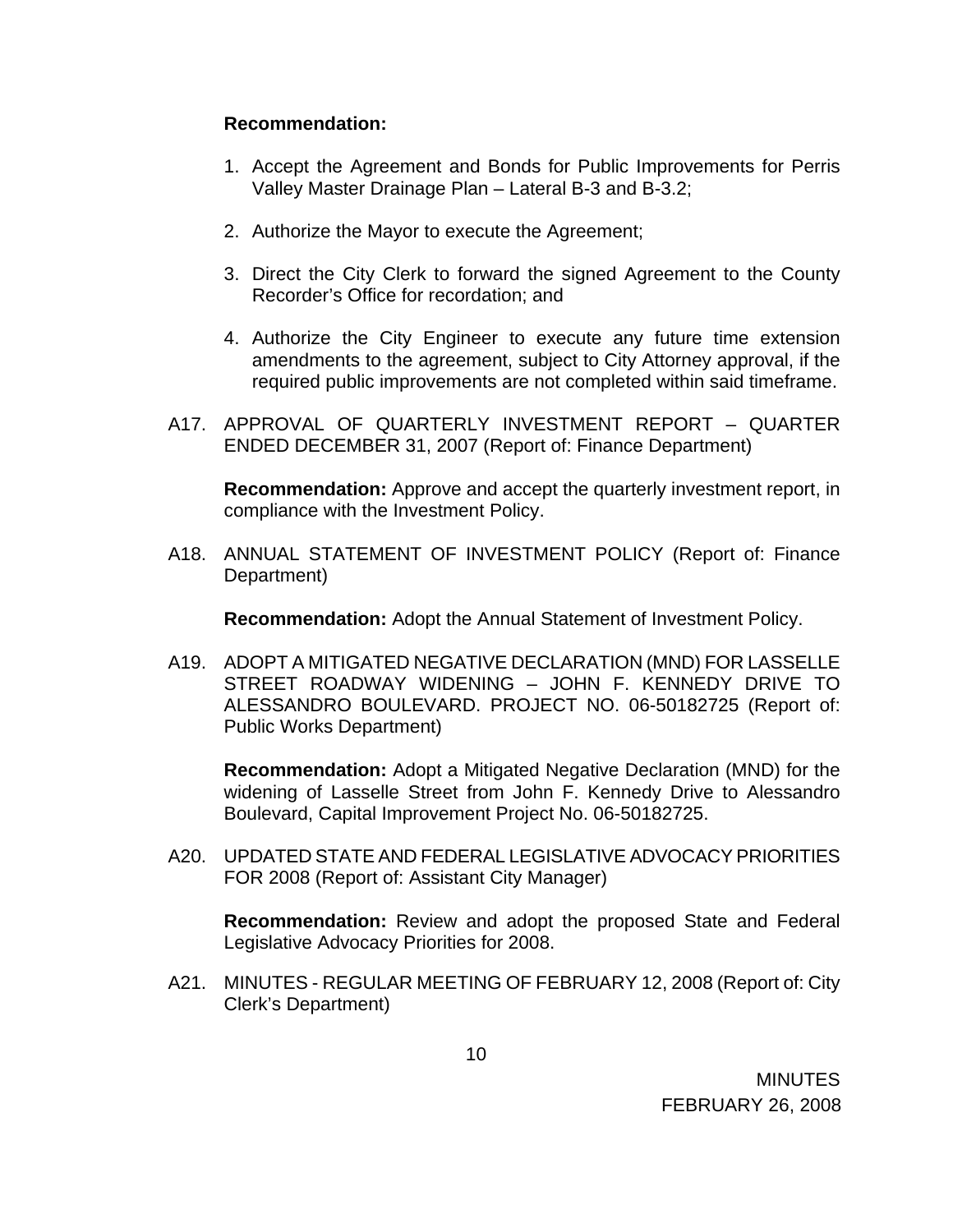**Recommendation:** Approve as submitted.

A22. CITY COUNCIL REPORTS ON REGIONAL AND REIMBURSABLE ACTIVITIES (Report of: City Clerk's Department)

**Recommendation:** Receive and file the Reports on Reimbursable Activities for the period of February 6-19, 2008.

### **B. CONSENT CALENDAR** - **COMMUNITY SERVICES DISTRICT**

- B1. ORDINANCES FIRST READING BY TITLE ONLY Waived reading of all Ordinance Introductions and read by title only.
- B2. MINUTES REGULAR MEETING OF FEBRUARY 12, 2008 (Report of: City Clerk's Department)

**Recommendation:** Approve as submitted.

B3. AWARD OF CONTRACT - MORENO VALLEY COMMUNITY SERVICES DISTRICT PROJECT NO. E-3/08 – MAINTENANCE OF HIGH SERVICE LEVEL STREETSCAPE LANDSCAPING AND IRRIGATION – MORENO VALLEY RANCH WEST (Report of: Public Works Department)

- 1. Approve the Agreement for MVCSD Project E-3/08 (the "Agreement") with Excel Landscape, Inc., Corona, California;
- 2. Authorize the President of the MVCSD Board to execute said Agreement with Excel Landscape, Inc., and;
- 3. Authorize the Purchasing Division Manager on April 1, 2008, to issue open purchase orders to Excel Landscape, Inc. in the amounts of:
	- a. THREE HUNDRED NINETY-SEVEN THOUSAND ONE HUNDRED EIGHTY-FIVE AND 00/100 (\$397,185.00) DOLLARS for fifteen (15) months of base maintenance service (\$79,437.00 in FY 2007/08; \$317,748.00 in FY 2008/09) and;
	- b. TWENTY-FOUR THOUSAND ONE HUNDRED EIGHTY-THREE AND 00/100 (\$24,183.00) DOLLARS for anticipated Additional Work (\$9,423.00 in FY 2007/08; \$14,760.00 in FY 2008/09), per Section 3, paragraph h. of said Agreement.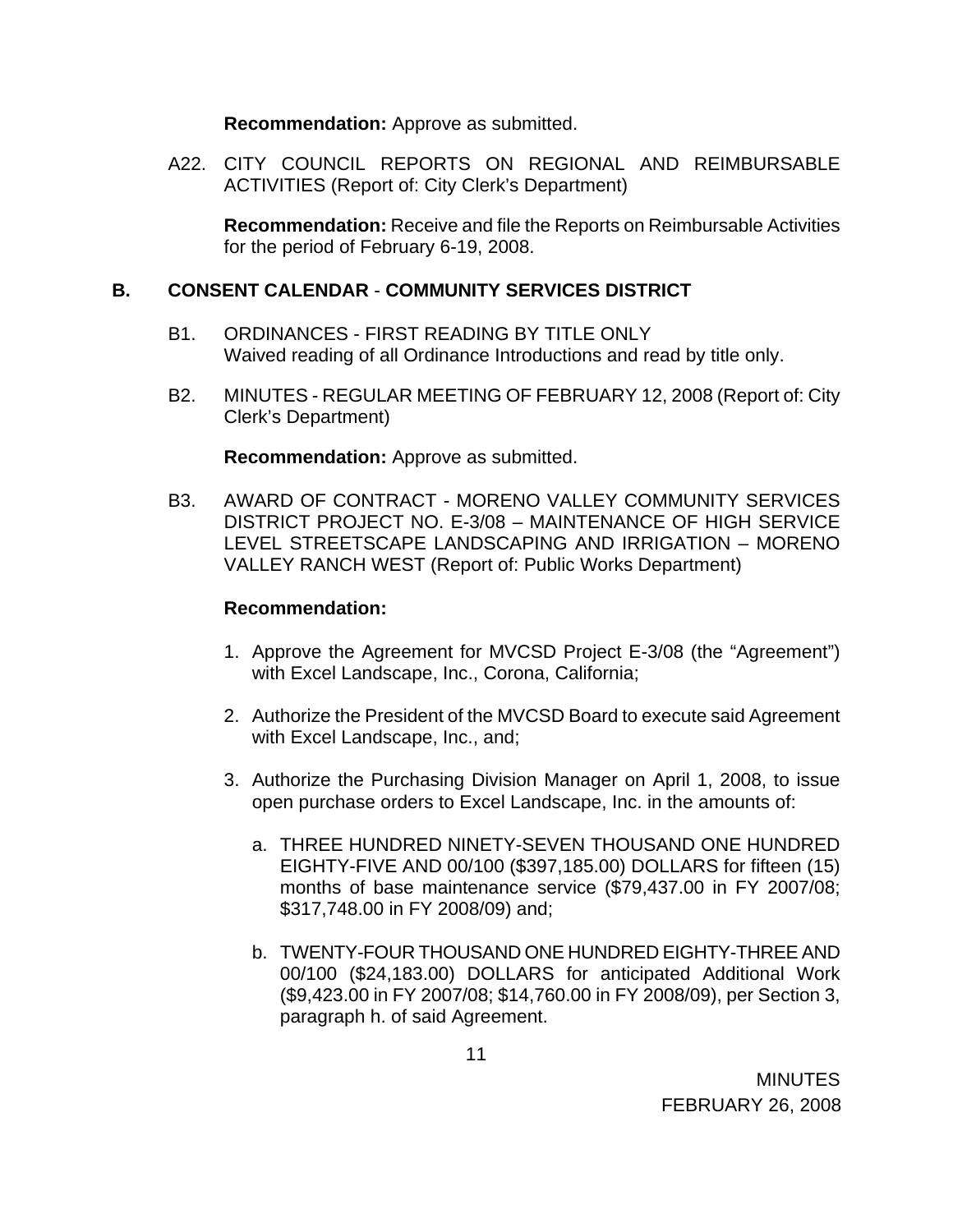### **C. CONSENT CALENDAR** - **COMMUNITY REDEVELOPMENT AGENCY**

- C1. ORDINANCES FIRST READING BY TITLE ONLY Waived reading of all Ordinance Introductions and read by title only.
- C2. MINUTES REGULAR MEETING OF FEBRUARY 12, 2008 (Report of: City Clerk's Department)

**Recommendation:** Approve as submitted.

## **D. CONSENT CALENDAR** - **BOARD OF LIBRARY TRUSTEES**

- D1. ORDINANCES FIRST READING BY TITLE ONLY Waived reading of all Ordinance Introductions and read by title only.
- D2. MINUTES REGULAR MEETING OF FEBRUARY 12, 2008 (Report of: City Clerk's Department)

**Recommendation:** Approve as submitted.

**Joint Consent Calendar Items A1-D2 except Item A4, which was pulled for separate discussion/action. Approved by a 5-0 vote. m/West, s/Flickinger.**

### **Approved Item A4 by a 4-0-1 vote. m/Flickinger, s/West, Stewart abstained.**

## **AGENDA ORDER**

G3. RESCISSION OF RESOLUTION NO. 2006-130, A RESOLUTION OF FINDINGS OF THE CITY COUNCIL OF THE CITY OF MORENO VALLEY, CALIFORNIA, REGARDING QUASI-JUDICIAL HEARING REGARDING AN APPEAL OF CITY MANAGER'S DECISION TO APPROVE A PASS-THROUGH PAYMENT TO RESIDENTS OF COUNTRY SQUIRE MOBILE ESTATES; AND, ADOPTION OF RESOLUTION CONTAINING THE CITY COUNCIL'S FINDINGS OF FACT, ANALYSIS, CONCLUSIONS, AND STATEMENT OF DECISION CONCERNING THE REQUESTED PASS-THROUGH COSTS OF THE CAPITAL REPLACEMENT TO THE RESIDENTS OF COUNTRY SQUIRE MOBILE ESTATES (Report of: City Attorney's Office)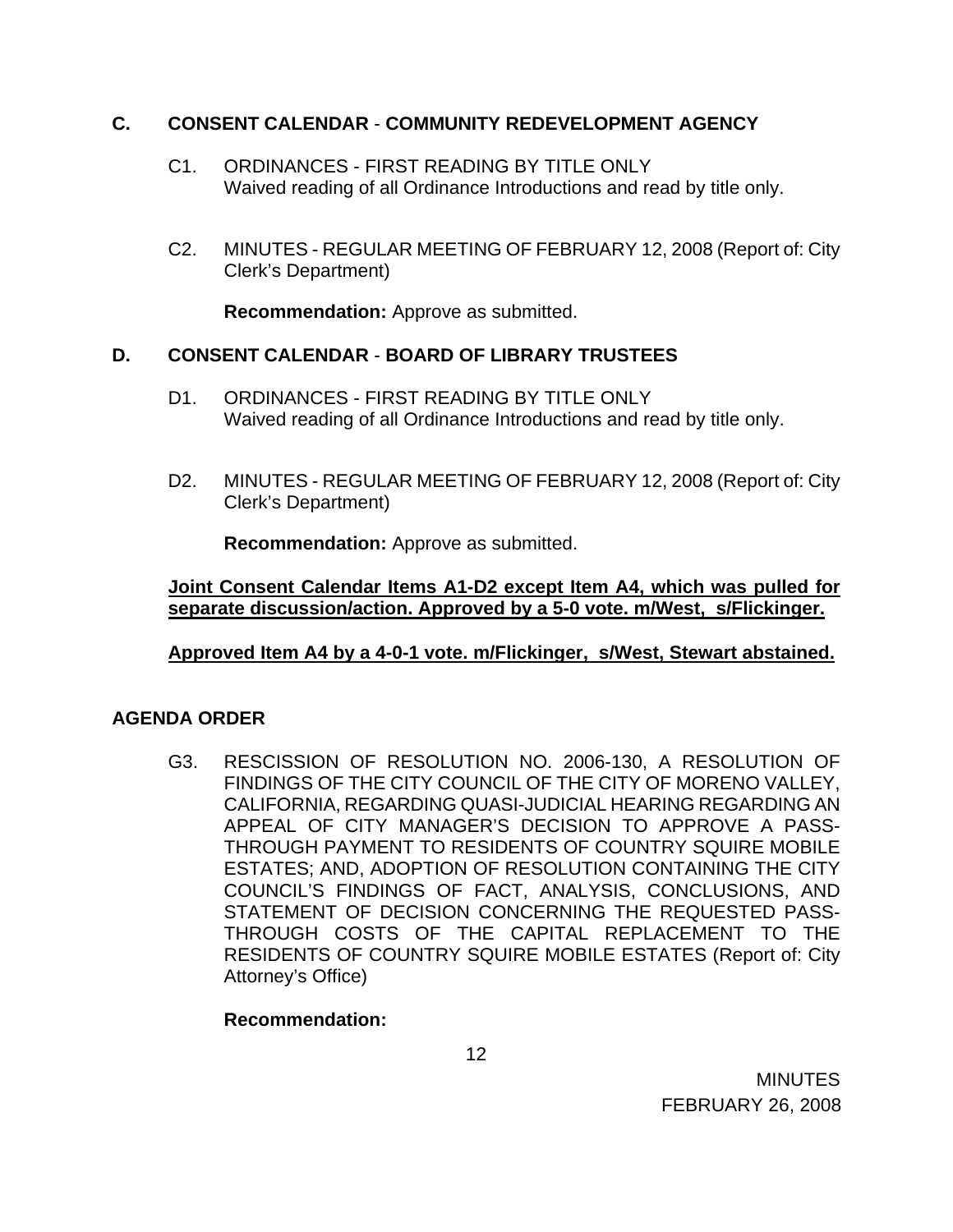- 1. That the City Council rescind Resolution No. 2006-130, a Resolution of Findings of the City Council of the City of Moreno Valley, California, regarding quasi-judicial hearing regarding an appeal of City Manager's Decision to approve a pass-through payment to residents of Country Squire Mobile Estates; and
- 2. Staff recommends that the City Council, per the Order of the Riverside Superior Court, adopt Resolution No. 2008-21 containing the City Council's Findings of Fact, Analysis, Conclusions, and Statement of Decision concerning the requested pass-through costs of the capital replacement to the residents of Country Squire Mobile Estates.

### Resolution No. 2008-21

A Resolution of the City Council of the City of Moreno Valley, California, Containing the City Council's Findings of Fact, Analysis, Conclusions, and Statement of Decision Concerning the Requested Pass Through Costs of the Capital Replacement to the Residents of Country Squire Mobile Estates

### **Council Member Flickinger made a motion, seconded by Mayor Pro Tem West to continue Item G3 to March 25, 2008 City Council Meeting. Approved by a 5-0 vote.**

### **AGENDA ORDER**

#### **E. PUBLIC HEARINGS**

E1. A PUBLIC HEARING ON THE FOLLOWING LAND USE PROPOSALS:

 GENERAL PLAN AMENDMENT (PA05-0107) TO AMEND THE LAND USE ELEMENT FROM COMMERCIAL TO BUSINESS PARK/INDUSTRIAL AND TO AMEND THE CIRCULATION ELEMENT TO DESIGNATE A PORTION OF OLD 215 FRONTAGE ROAD AS A MINOR ARTERIAL, ZONE CHANGE (PA05-0106) FROM COMMUNITY COMMERCIAL (CC) AND INDUSTRIAL TO BUSINESS PARK, TENTATIVE PARCEL MAP NO. 33152 (PA05-0108), AND A MASTER PLOT PLAN (PA05-0105) FOR A BUSINESS PARK DEVELOPMENT CONSISTING OF 16 BUILDINGS ON APPROXIMATELY 19 ACRES LOCATED NEAR THE SOUTHEAST CORNER OF ALESSANDRO BOULEVARD AND OLD 215 FRONTAGE ROAD, APPLICANT - ANDLAND PROPERTIES, LLC (Report of: Community Development Department)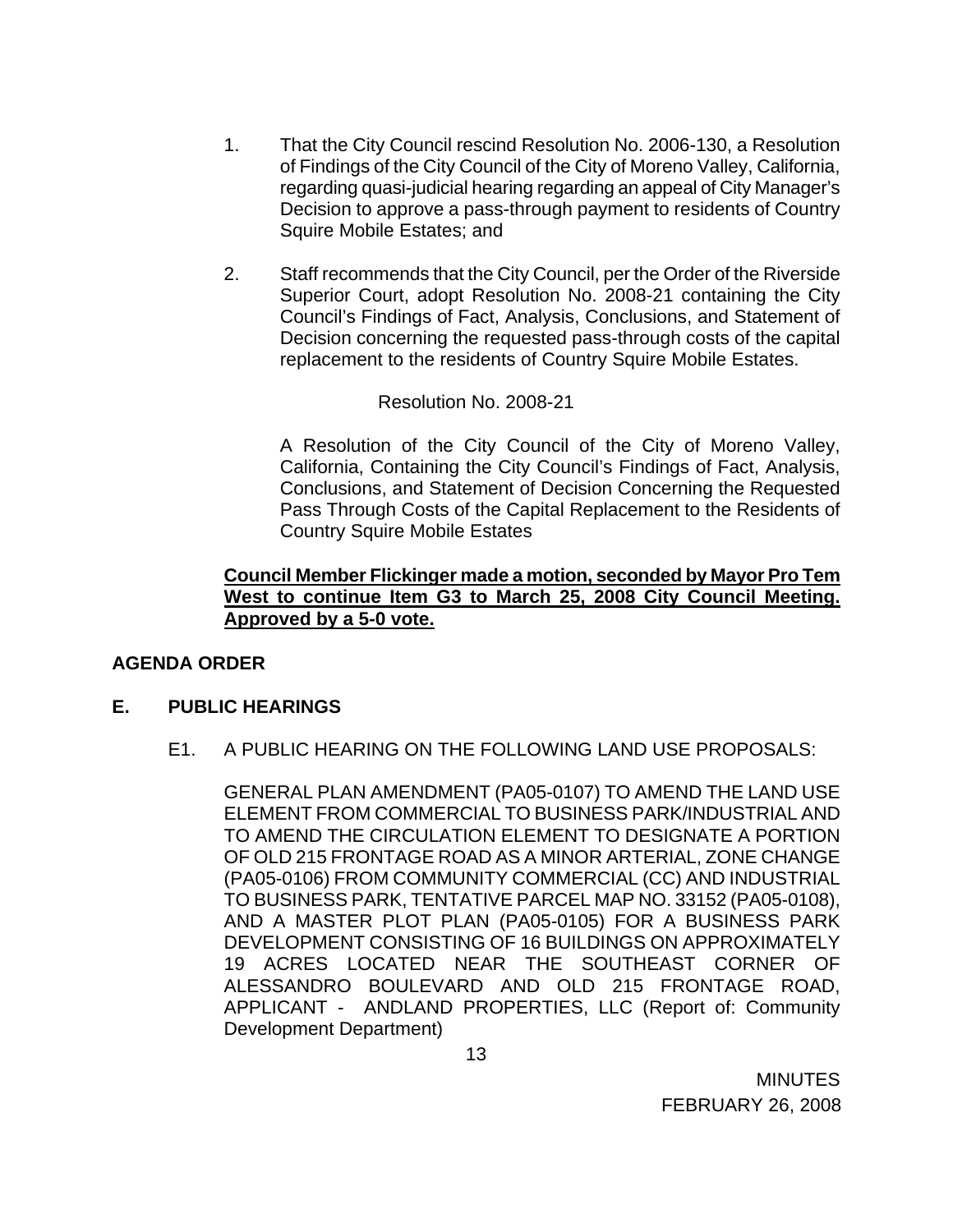Mayor Batey opened the public testimony portion of the public hearing, which was received from Ronald Anderlie, representing Baldwins Automotive (concerned about eliminating access to the back lot).

Wes Alston, an applicant, made a presentation.

**Recommendation:** Staff recommends that the City Council:

- 1. Conduct a public hearing;
- 2. Adopt a Mitigated Negative Declaration and Mitigation Monitoring Program for applications PA05-0108 (Tentative Parcel Map No. 33152), PA05-0108 (Master Plot Plan), PA05-0106 (Zone Change) and PA05-0107 (General Plan Amendment). As designed and conditoned, the applications, individually and cumulatively, will not result in a significant effect on the environment;

# **Approved by a 5-0 vote. m/Stewart, s/White.**

3. Approve Resolution No. 2008-22 approving PA05-0107, thereby establishing General Plan Land Use and Circulation Element designations as described in the Resolution, and as depicted on resolution attachments Exhibit A and Exhibit B;

## Resolution No. 2008-22

A Resolution of the City Council of the City of Moreno Valley, California, Approving an Amendment to the General Plan Land Use Element (PA05-0107) to Change the Land Use Designation From Commercial to Business Park/Industrial for the Approximately 6 Net Acres Located within Assessor's Parcel Numbers 297-120-002, 003, 011, 012 and 016, Located Near the Southeast Corner of Alessandro Boulevard and Old 215 Frontage Road, and Approving an Amendment to the General Plan Circulation Element (PA05-0107) to Designate Old 215 Frontage Road Between Alessandro Boulevard and Cactus Avenue as a Minor Arterial, as Described in the Resolution, and the Revised General Plan Maps Attached to the Resolution as Exhibits A and B

## **Approved by a 5-0 vote. m/Stewart, s/White.**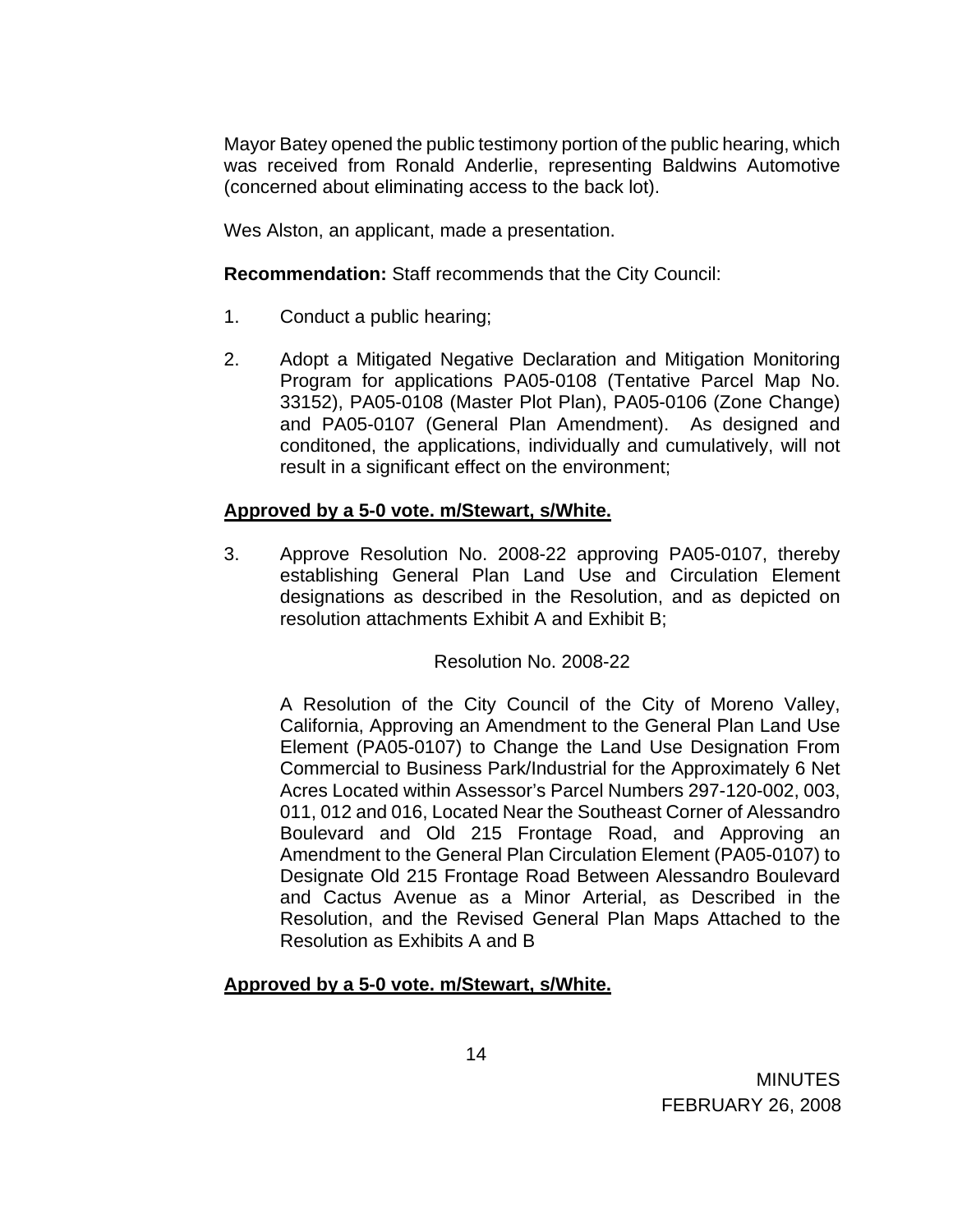4. Introduce Ordinance No. 769 approving Zone Change (PA05-0106) from Community Commercial (CC) and Industrial to Business Park for approximately 16 acres located generally southeast of Alessandro Boulevard and Old 215 Frontage Road, based on the findings in the ordinance, and as depicted on ordinance attachment Exhibit A; and

### Ordinance No. 769

An Ordinance of the City Council of the City of Moreno Valley, California, Approving PA05-0106 (Zone Change) to Change the Land Use District for Approximately 6 Acres Consisting of Assessor Parcel Numbers 297-012-002, 003, 011, 012, and 016 from the Community Commercial Land Use District to the Business Park Land Use District and to Change the Land Use District for Approximately 10 Acres Consisting of a Portion of Assessor Parcel Number 297-100-007 from the Industrial Land Use District to the Business Park Land Use District

### **Approved by a 5-0 vote. m/Stewart, s/White.**

5. Approve Resolution No. 2008-23 approving Tentative Parcel Map No. 33152 (PA05-0108) and Master Plot Plan (PA05-0105) to allow development of a 19-acre business park and to create two parcels for future development, subject to a General Plan Amendment and Zone Change, and based on the findings in the resolution, and the conditions of approval attached to the resolution as Exhibit A

### Resolution No. 2008-23

A Resolution of the City Council of the City of Moreno Valley Approving Application Numbers PA05-0105 (Master Plot Plan) And PA05-0108 (Tentative Parcel Map Number 33152) to Allow Development of a 19-Acre Business Park and to Create Two Future Development Parcels, Involving Approximately 25 Acres South of Alessandro Boulevard, East of Old 215 Frontage Road (Assessor's Parcel Numbers 297-100-007 And 297-120-002, 003,. 011, 012 And 016)

### **Approved by a 5-0 vote. m/Stewart, s/White.**

**AGENDA ORDER**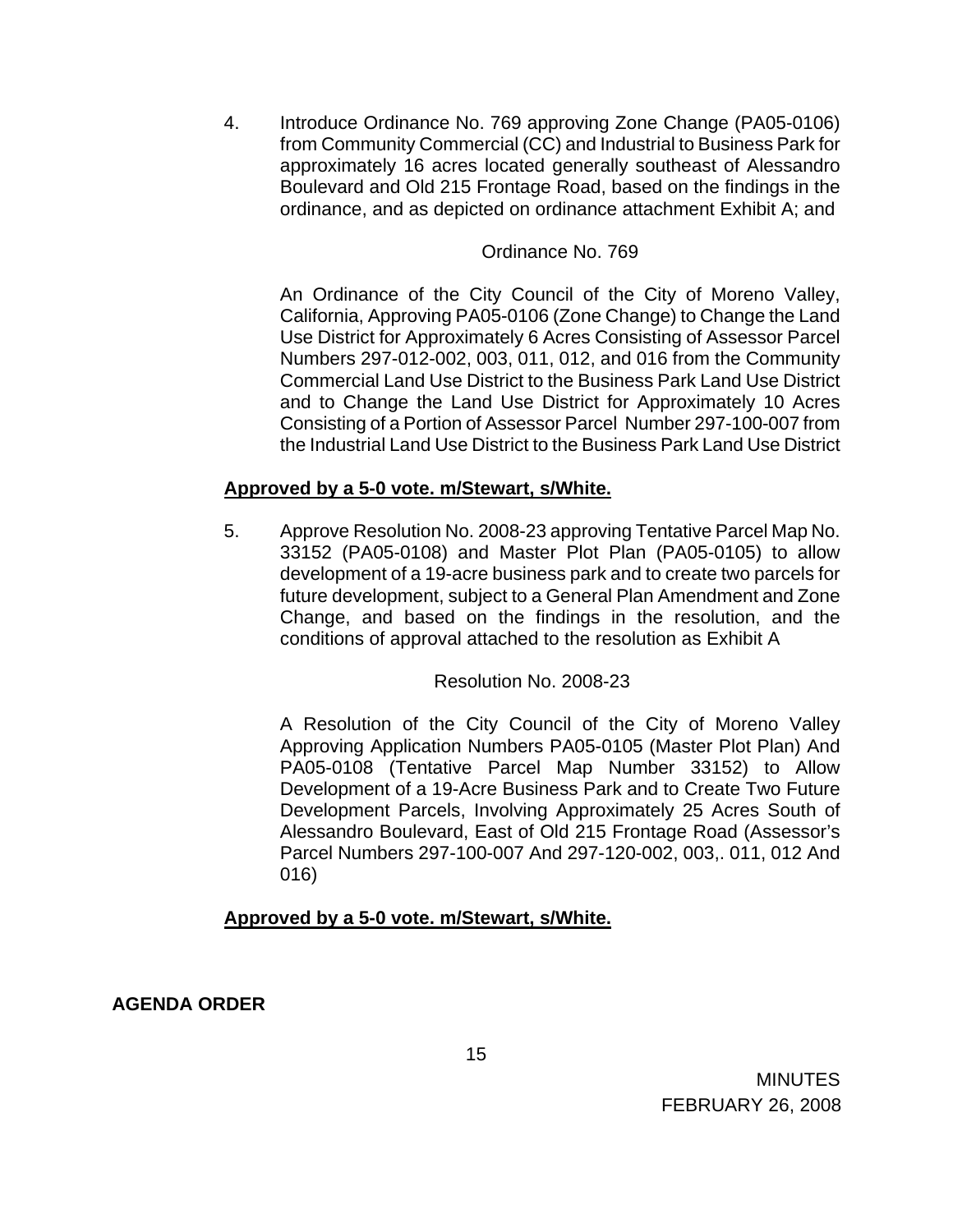Special Presentations – continued from earlier in the meeting.

Item #3: Asphalt Concrete Grant Award from the California Integrated Waste Management Board (CIWMB) to the City of Moreno Valley

Rosalie Mulé, California Integrated Waste Management Board Member, presented a \$150,000 check to the City of Moreno Valley*.*

### **AGENDA ORDER**

### **F. ITEMS REMOVED FROM CONSENT CALENDARS FOR DISCUSSION OR SEPARATE ACTION**

None

### **G. REPORTS**

### G1. CITY COUNCIL REPORTS ON REGIONAL ACTIVITIES

a) Report on March Joint Powers Commission by Council Member **Stewart** 

 Council Member Stewart reported that DHL-Polar Air hearing regarding adding international flight will be held on March 29, 2008 at 9 a.m. in Grove Community Church on Grove Community Drive in Riverside (in the middle of the neighborhood opposing the DHL's addition). He encouraged anybody supporting DHL cargo and industrial operations to attend the meeting in order to keep jobs in the area and benefit financially the neighborhood economy and military base.

 Mayor Batey reported that Riverside County Habitat Conservation Agency (RCHCA) will be hosting lunch with auditors for finance directors from all jurisdictions.

G2. POLICE SERVICES – ZONE DEPLOYMENT – POWERPOINT PRESENTATION (Report of: Police Department)

Mayor Batey opened the agenda item for public comments; there being none, public comments were closed.

No action required.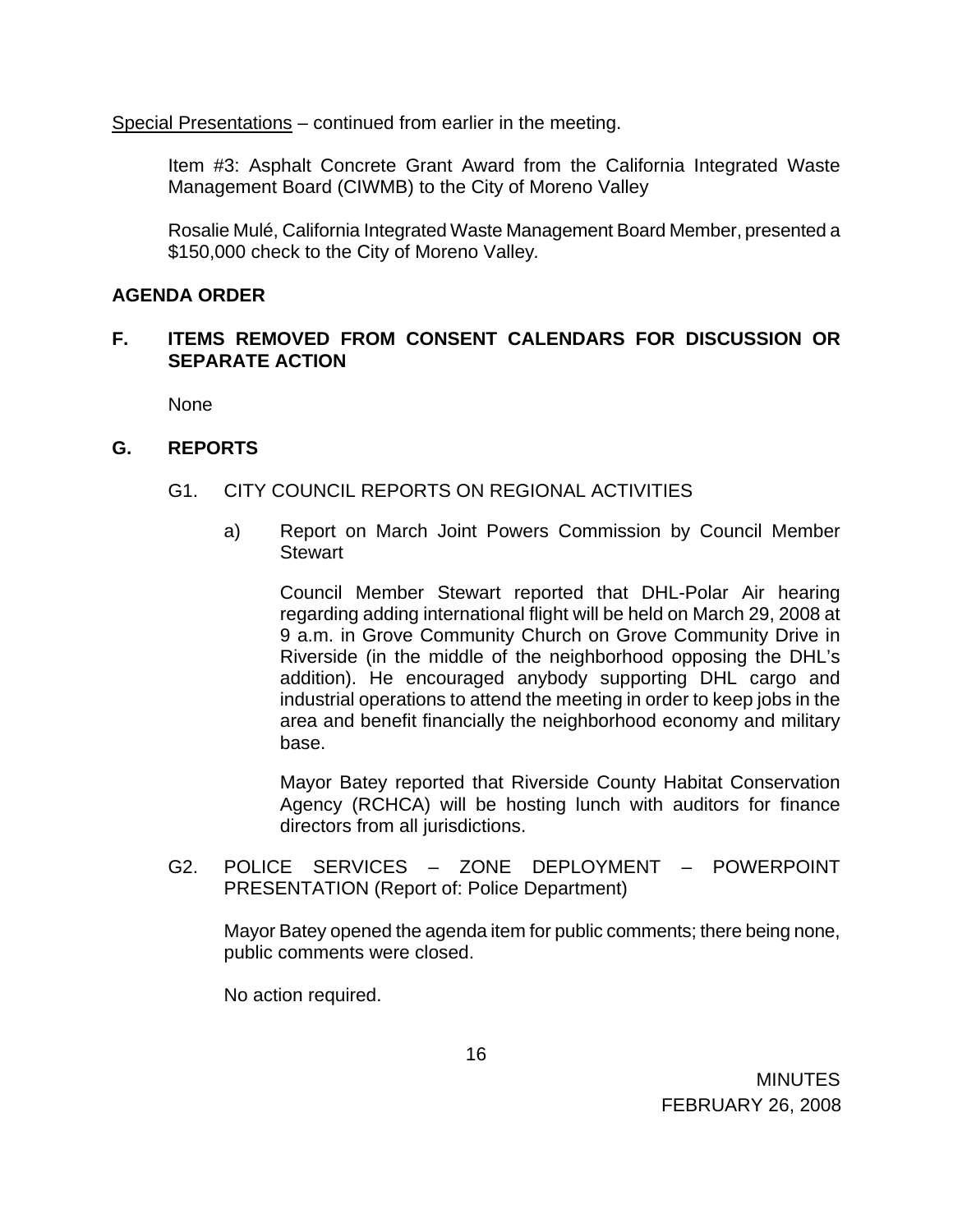G4. CITY MANAGER'S REPORT (Informational Oral Presentation – not for Council action)

 Assistant City Manager Betsy Adams gave an update on the upcoming Comedy Night scheduled on March 15 at the Conference and Recreation Center. This event will benefit a new library. Thirty-six seats are still available. More information can be obtained from the City's Web site and MVTV.

### **H. LEGISLATIVE ACTIONS**

ORDINANCES - 1ST READING AND INTRODUCTION - NONE

ORDINANCES - 2ND READING AND ADOPTION - NONE

ORDINANCES - URGENCY ORDINANCES – NONE

RESOLUTIONS – NONE

PUBLIC COMMENTS **ON ANY SUBJECT NOT ON THE AGENDA** UNDER THE JURISDICTION OF THE CITY COUNCIL

#### None

### **CLOSING COMMENTS AND/OR REPORTS OF THE CITY COUNCIL, COMMUNITY SERVICES DISTRICT, OR COMMUNITY REDEVELOPMENT AGENCY**

Council Member White

1) Attended Law & Order dinner for all the public safety officers in the County. Moreno Valley resident Jerry Bagley was presented with the Citizen of the Year award for his volunteer work by the 21<sup>st</sup> American Legion District in Riverside County. It's an honor to be recognized by this organization. Congratulations to Jerry Bagley

#### Council Member Stewart

- 1) There was a very large intense fire in a house in his District. The house was totally destroyed, but houses on both sides did not suffer any fire damage. Excellent job done by the Fire Department – very fast response. Residents were very pleased and appreciative. Congratulated firefighters.
- 2) Red light camera on Frederick and TownCenter has been installed
- 3) Development at March ARB a very large sophisticated complex proposed on the east side including a 50-bed hospital. Economic development is taking place –good news for the community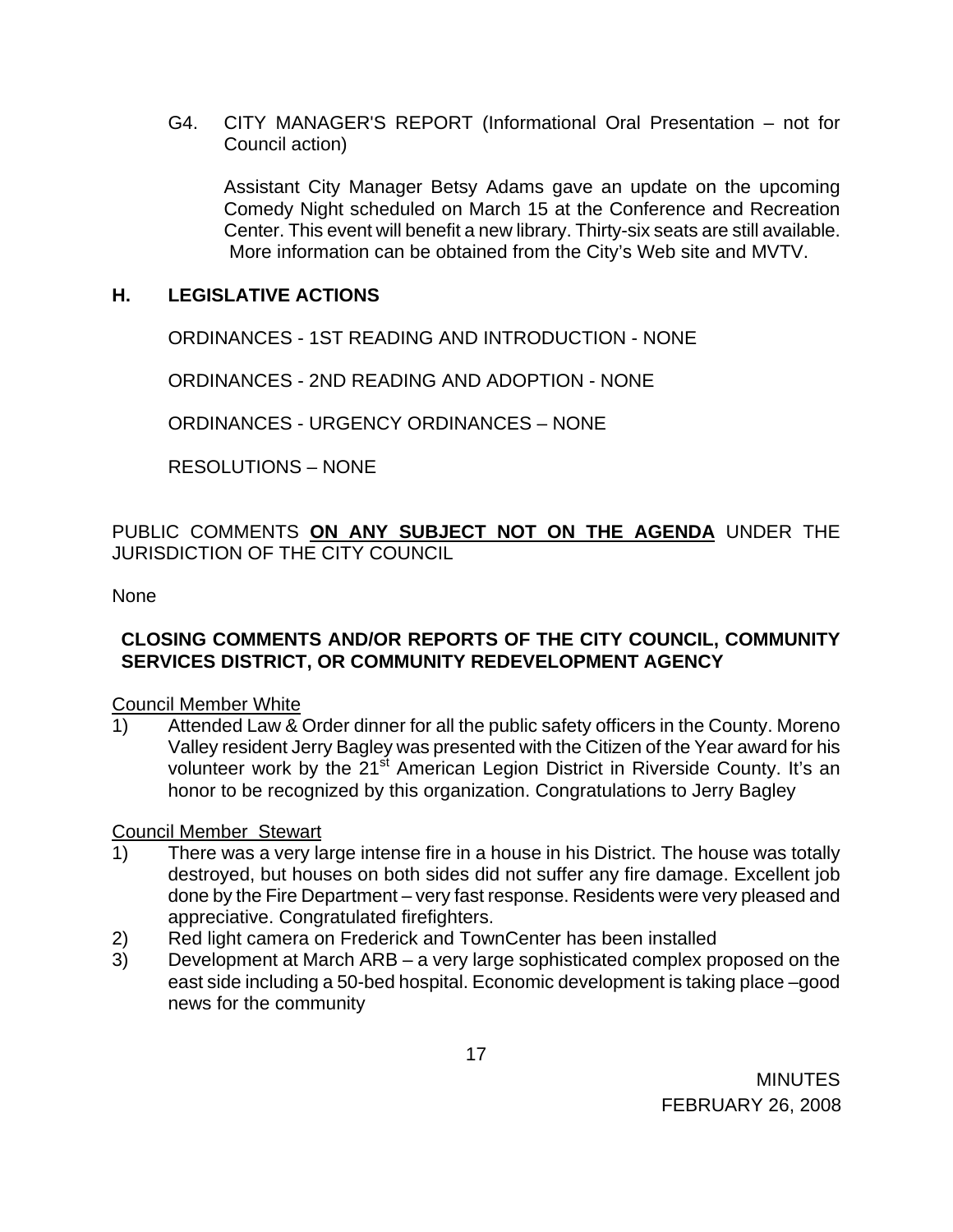Council Member Flickinger

- 1) The Arts Commission is hosting a Community Arts Forum on Saturday, March 1, 2008, from 10 a.m. to 12 p.m. at the Conference and Recreation Center. Any arts group is invited to attend the forum to bring events and ideas for helping the arts come alive in the city of Moreno Valley
- 2) Rancho Belago Wind Symphony (originally Citrus Wind Symphony) is scheduled to perform on Thursday, 2/28/08 at 7 p.m. at the Conference and Recreation Center. It pays a musical tribute to Leonard Bernstein and George Gershwin. This is a free event
- 3) March  $3<sup>rd</sup>$  is Read Across America event. Council Members White and Flickinger are going to read at Serrano Elementary School; a very exciting day
- 4) Jerry Bagley is a very special person, a long-time, very active volunteer with the Moreno Valley Police Department
- 5) Referred to Council Member Stewart's compliments on the excellent job performed by the Fire Department. This is one of the many ways in which Moreno Valley's residents tax dollars return excellent services to the residents; very proud of that
- 6) City Council meetings and Planning Commission meetings are now web streamed on the Moreno Valley Web site
- 7) Requested a camera to pick up the side wall for the public to be able to see displays

# Mayor Pro Tem West

- 1) During the recent Public Safety Subcommittee meeting, Sergeant Rico and Chief Hall presented a very impressive program dealing with the off-road vehicles and the existing problem. Great progress will be made on this issue
- 2) Will take a trip to Italy; will see the Pope and ask him for prayers for Moreno Valley

# Mayor Batey

- 1) Thanked and congratulated firefighters for the excellent job; extremely difficult job; glad that the residents recognized their efforts and also the efforts of the police department
- 2) A Black History Parade will be held on Saturday, March 1
- 3) Attended the ribbon cutting at Bay Family Apartments, a low income housing facility – outstanding place and a great addition to Bay area
- 4) 2T's Bookstore opened by Jack in the Box; is very encouraging to see new businesses opening up
- 5) Tomorrow morning together with Council Member Flickinger, will give un update on the City of Moreno Valley at the State of the Campus breakfast at the University of Riverside
- 6) Congratulated on opening of the first Fresh & Easy Market store in Moreno Valley; encouraged everyone to check it out; it's a different concept; very impressive

# **CLOSED SESSION - none**